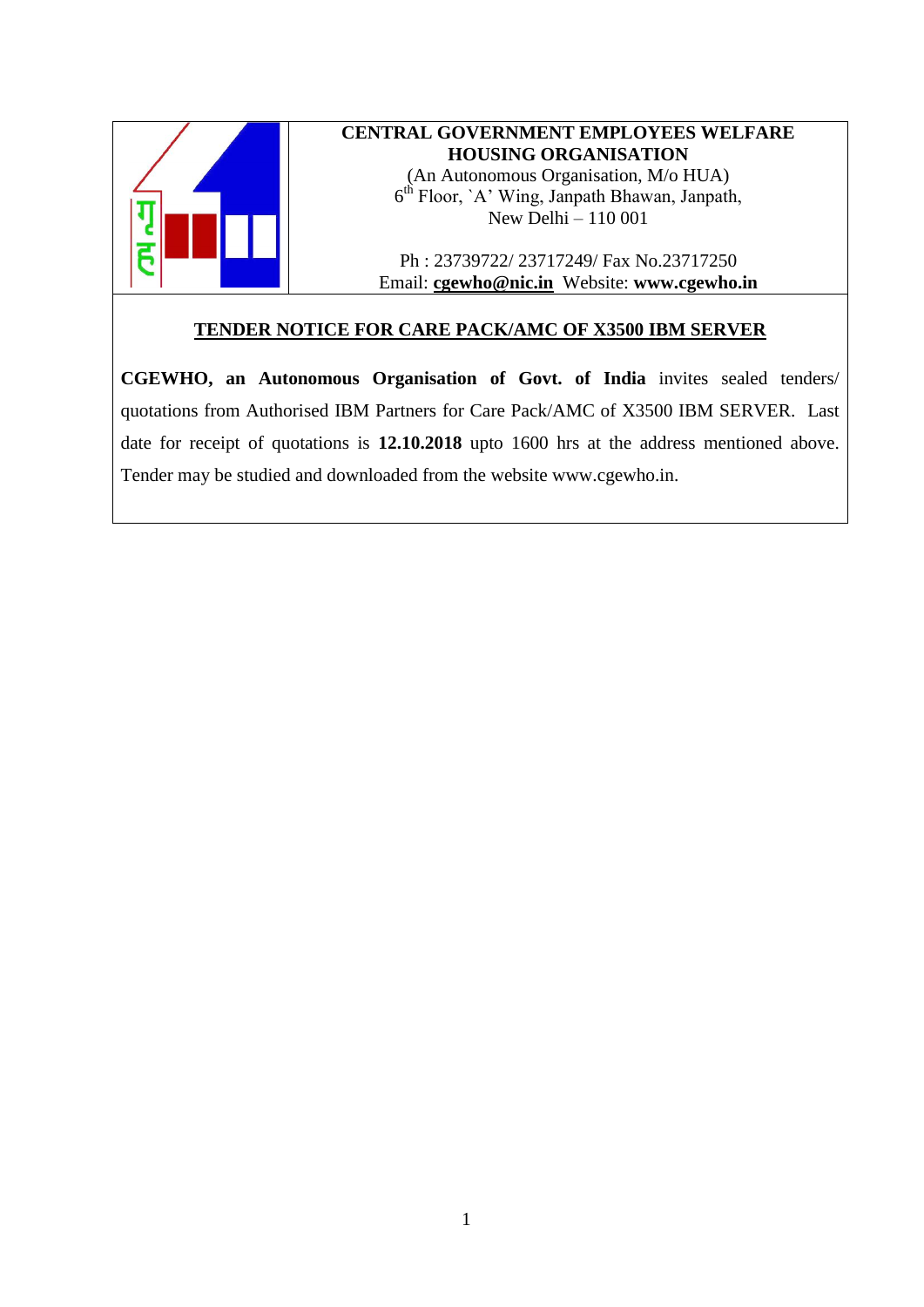# **CENTRAL GOVERNMENT EMPLOYEES WELFARE HOUSING ORGANISATION**

#### NOTICE INVITES SEALED TENDERS/ QUOTATIONS FROM AUTHORISED IBM PARTNERS FOR CARE PACK/AMC OF X3500 IBM SERVER

Central Government Employees Welfare Housing Organisation (CGEWHO), an Autonomous Organisation, under Ministry of Housing & Urban Affairs, Govt. of India invites sealed quotations/tender for Care Pack/ AMC for 3 years of X3500 IBM Server.

- 2. Interested Agencys/Agencies can download Tender document containing detailed information and terms & conditions from CGEWHO's website [www.cgewho.in](http://www.cgewho.in/)
- 3. Minimum pre-qualification criteria for AMC agency:
	- a. AMC Agency should be a Authorised partner of IBM India for X3500 IBM SERVER.
	- b. IBM Care Pack /AMC for IBM Server System X3500 M4 Shall be for minimum 3 years.
	- c. AMC Agency should have a team of LAN/WAN specialist to maintain Firewall, Router, Switches and Modem for controlling WAN and LAN traffic and shall be a specialist of CISCO/CYBEROAM devices.
- 4. The Agency may submit their bids alongwith supporting documents towards para 3 above as per enclosed annexure within prescribed time.

#### **The schedule of receipt of Quotations is as under** :-

Last Date and Time for receipt of : **12.10.2018** (1600 hrs) Bids/ Quotations

- 5. Quotations received after the stipulated date & time and incomplete quotations, will be summarily rejected.
- 6. The detailed requisite forms and information (of machines to be covered in AMC and terms & conditions) of tender is mentioned in Annexure I.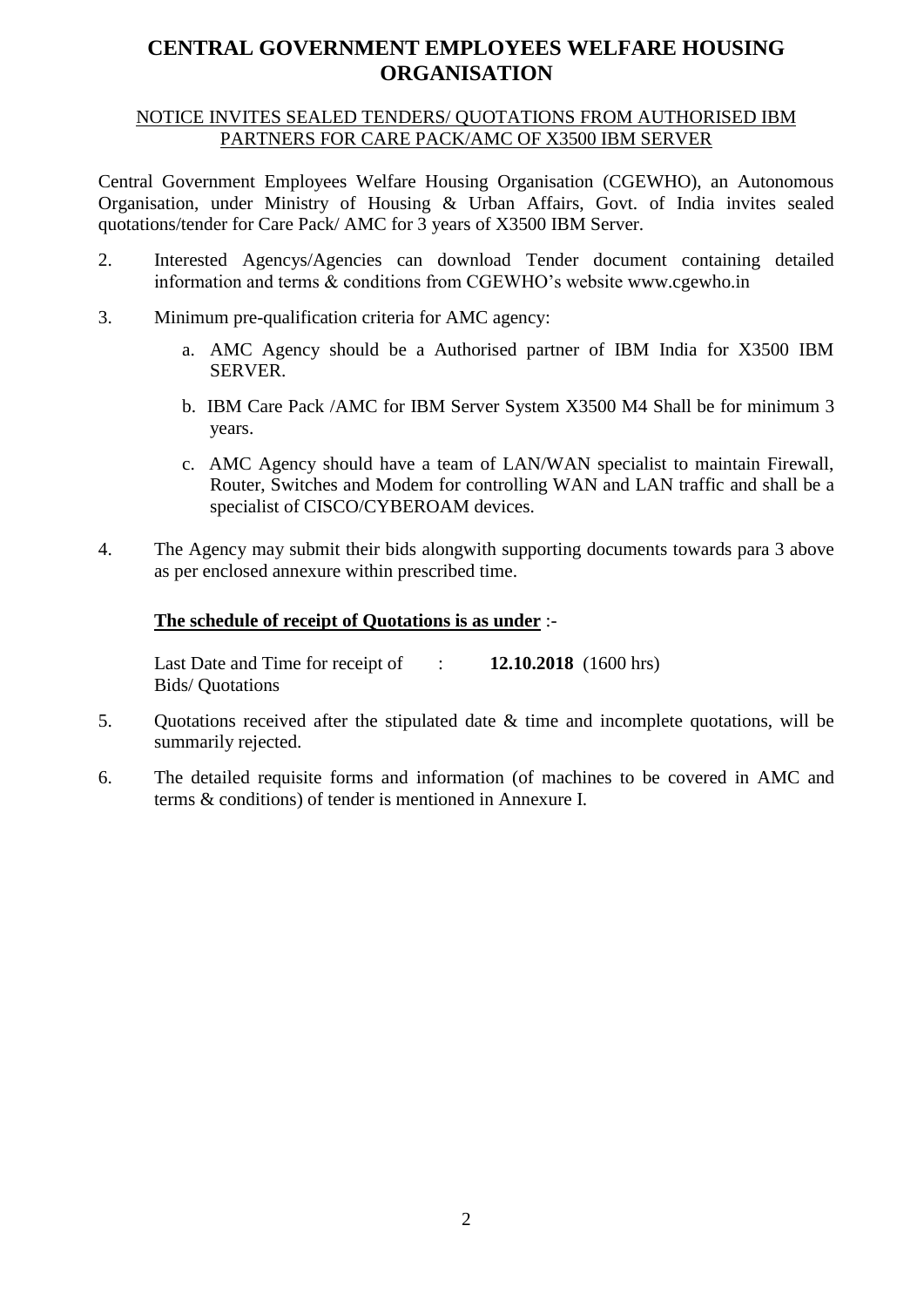## **PROFORMA OF FINANCIAL BID FOR CARE PACK/ AMC OF X3500 IBM SERVER**

| <b>Particulars</b>         |                                                                          |                                   |  |  |
|----------------------------|--------------------------------------------------------------------------|-----------------------------------|--|--|
| 1.                         | AMC Agency should be a Authorised partner of IBM India for X3500 IBM     |                                   |  |  |
|                            | <b>SERVER.</b>                                                           |                                   |  |  |
|                            |                                                                          |                                   |  |  |
| 2.                         | AMC Agency should have a team of LAN/WAN specialist to maintain          |                                   |  |  |
|                            | Firewall, Router, Switches and Modem for controlling WAN and LAN traffic |                                   |  |  |
|                            | and shall be a specialist of CISCO/CYBEROAM devices.                     |                                   |  |  |
|                            |                                                                          |                                   |  |  |
| Rate is quoted as under:-s |                                                                          |                                   |  |  |
|                            |                                                                          |                                   |  |  |
| S.no                       | <b>Particulars</b>                                                       | Charges for 3 years Care Pack/AMC |  |  |
|                            |                                                                          |                                   |  |  |
| i.                         | Care Pack/ AMC of X3500 IBM                                              | Total                             |  |  |
|                            | Server for 3 years period.                                               |                                   |  |  |
|                            |                                                                          | <b>GST Taxes</b>                  |  |  |
|                            |                                                                          |                                   |  |  |
|                            |                                                                          | <b>Grand Total</b>                |  |  |
|                            |                                                                          |                                   |  |  |

Signature and seal of the Authorised Person/Proprietor of the agency

Encl: Terms & condition(s) duly signed

Date: Place: